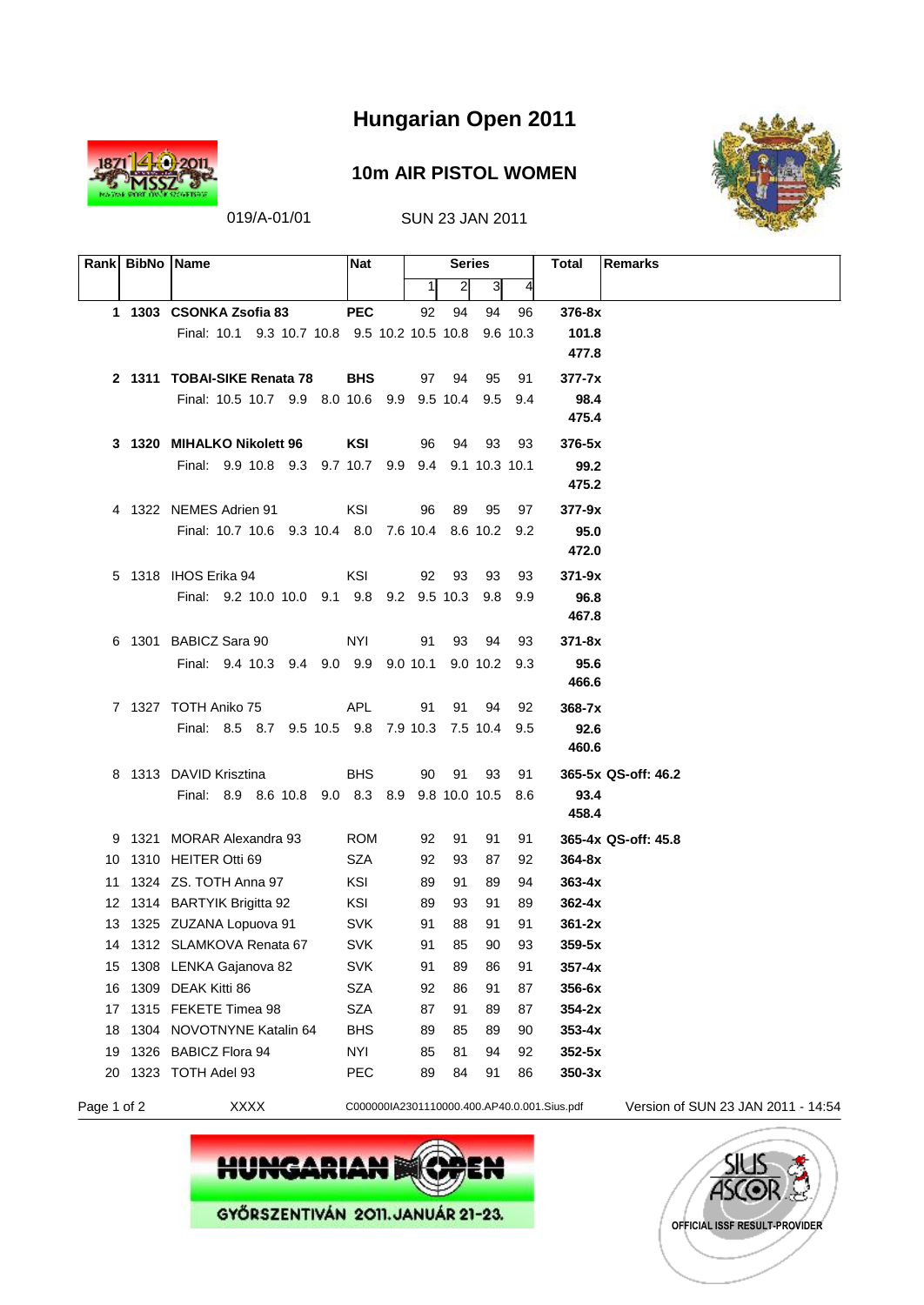| Rankl | <b>BibNo Name</b> |                             | <b>Nat</b> | <b>Series</b> |    |    |    | Total      | <b>Remarks</b> |
|-------|-------------------|-----------------------------|------------|---------------|----|----|----|------------|----------------|
|       |                   |                             |            |               |    | 31 |    |            |                |
| 21    |                   | 1302 BALINT Cecilia 80      | <b>UTE</b> | 92            | 83 | 85 | 80 | $340-3x$   |                |
|       |                   | 22 1316 MARTINA Simonova 96 | <b>SVK</b> | 77            | 88 | 87 | 87 | $339-2x$   |                |
| 23.   |                   | 1307 KOCSIS Dora 88         | KSI        | 82            | 84 | 83 | 89 | $338-2x$   |                |
|       |                   | 24 1319 JANOSI Dorina 94    | <b>BHS</b> | 82            | 78 | 86 | 83 | $329 - 1x$ |                |
|       |                   | 25 1317 HORVATH Orsolya 94  | <b>SZA</b> | 84            | 80 | 77 | 79 | $320-2x$   |                |

| Homologation:          |                                                                   |     |                                             | Protest Date / Time: |                                            |
|------------------------|-------------------------------------------------------------------|-----|---------------------------------------------|----------------------|--------------------------------------------|
| Summary                |                                                                   |     |                                             |                      |                                            |
|                        | Number of shooters on this list: 25; Total number of shooters: 25 |     |                                             |                      |                                            |
| Legend<br><b>BibNo</b> | <b>Start Number</b>                                               | Nat | <b>Nationality</b>                          | QS-off               | 9B621690<br><b>Qualification Shoot off</b> |
| Page 2 of 2            | 762B                                                              |     | C000000IA2301110000.400.AP40.0.001.Sius.pdf |                      | Version of SUN 23 JAN 2011 - 14:54         |
|                        | <b>HUNGARIAN</b>                                                  |     |                                             |                      |                                            |
|                        |                                                                   |     | GYŐRSZENTIVÁN 2011. JANUÁR 21-23.           |                      | OFFICIAL ISSF RESULT-PROVIDER              |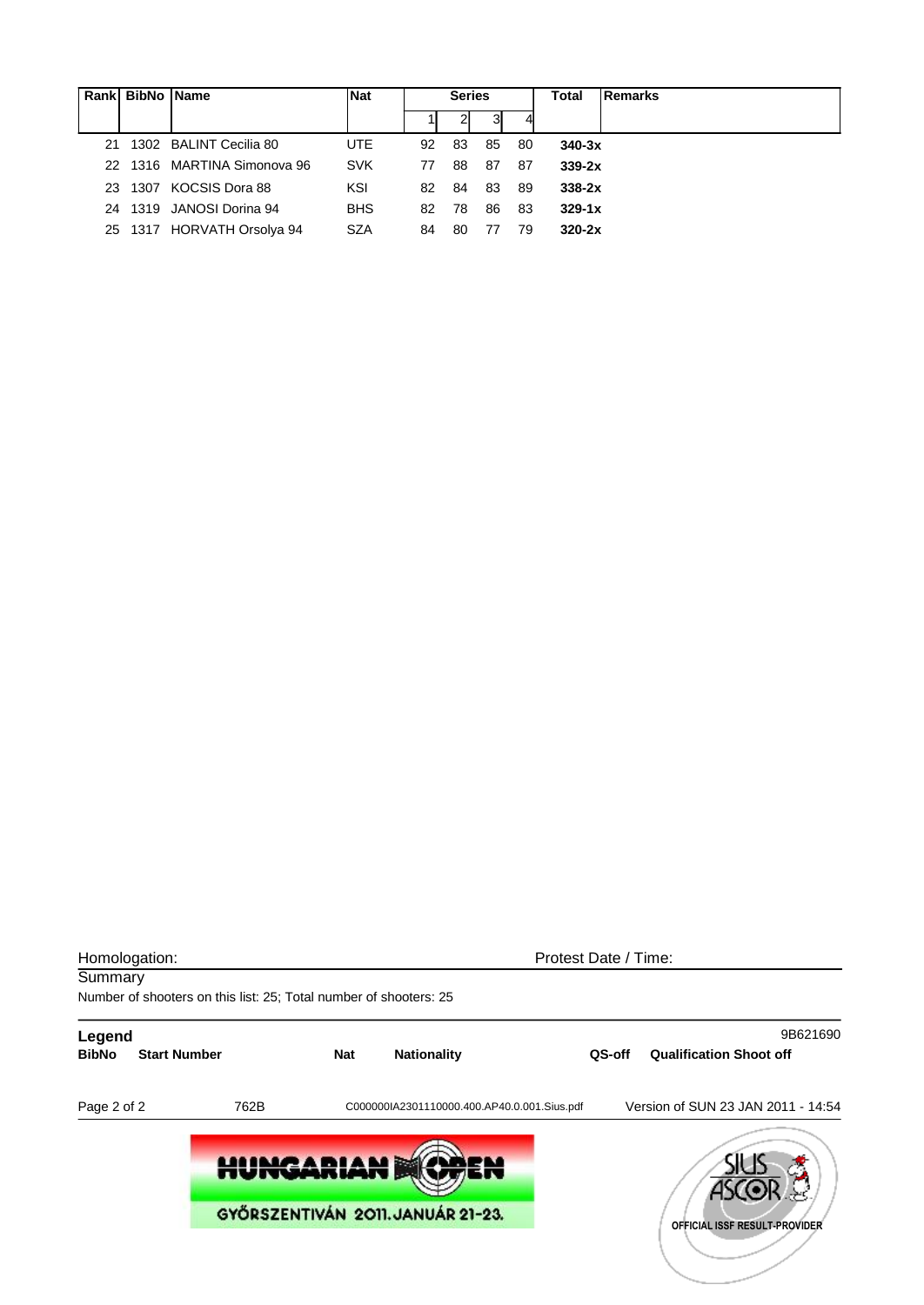

#### **10m AIR PISTOL MEN**



019/A-01/01 SAT 23 JAN 2011

|             | Rank BibNo Name |                                                      | <b>Nat</b>                                  |    |              | <b>Series</b> |                 |               |    | <b>Remarks</b><br>Total            |
|-------------|-----------------|------------------------------------------------------|---------------------------------------------|----|--------------|---------------|-----------------|---------------|----|------------------------------------|
|             |                 |                                                      |                                             | 1  | $\mathbf{2}$ | 3             | $\vert 4 \vert$ | 51            | 6  |                                    |
|             |                 | 1 1215 CSIZMADIA Andras 74                           | <b>BHS</b>                                  | 96 | 93           | 96            | 97              | 99            | 97 | 578-19x                            |
|             |                 | Final: 10.6 9.8 10.0 10.6 9.9 10.0 10.6              |                                             |    |              |               |                 | 9.5 10.4 10.4 |    | 101.8                              |
|             |                 |                                                      |                                             |    |              |               |                 |               |    | 679.8                              |
|             |                 | 2 1201 ANTAL Balazs 91                               | <b>BHS</b>                                  | 97 | 93           | - 91          | 95              | 98            | 97 | $571 - 23x$                        |
|             |                 | Final: 9.8 10.9 10.4 10.2 9.2 10.6 9.8 9.5 9.3 10.7  |                                             |    |              |               |                 |               |    | 100.4                              |
|             |                 |                                                      |                                             |    |              |               |                 |               |    | 671.4                              |
|             |                 | 3 1230 SZABADKAI Karoly 75                           | <b>PEC</b>                                  | 96 | - 96         | - 94          |                 | 94 95         | 93 | 568-16x                            |
|             |                 | Final: 10.7 10.0 8.5 9.8 10.5 10.0 10.1 9.5 10.4 9.7 |                                             |    |              |               |                 |               |    | 99.2                               |
|             |                 |                                                      |                                             |    |              |               |                 |               |    | 667.2                              |
|             |                 | 4 1227 PAPANITZ Zoltan 66                            | UTE                                         | 98 |              |               | 97 93 93        | 92            | 92 | $565 - 11x$                        |
|             |                 | Final: 9.5 9.7 9.5 10.6 10.6 10.0 10.2 10.4 9.8 10.5 |                                             |    |              |               |                 |               |    | 100.8                              |
|             |                 |                                                      |                                             |    |              |               |                 |               |    | 665.8                              |
|             |                 | 5 1235 TATRAI Miklos 86                              | ZAL                                         | 94 |              | 94 96         | - 94            | 97            | 93 | 568-16x                            |
|             |                 | Final: 10.0 9.2 9.5 9.6 9.4 9.4 10.5 10.3 8.7 10.1   |                                             |    |              |               |                 |               |    | 96.7                               |
|             |                 |                                                      |                                             |    |              |               |                 |               |    | 664.7                              |
|             |                 | 6 1223 KERI Attila 71                                | SZA                                         | 98 | 93           | 94            |                 | 94 95         | 94 | $568 - 8x$                         |
|             |                 | Final: 9.5 8.5 9.2 9.2 10.2 10.8 10.8 9.2 10.1 8.9   |                                             |    |              |               |                 |               |    | 96.4                               |
|             |                 |                                                      |                                             |    |              |               |                 |               |    | 664.4                              |
|             |                 | 7 1222 KARACS Zsolt 66                               | <b>UTE</b>                                  | 92 | - 96         |               | 92 95           | 99            | 90 | 564-12x                            |
|             |                 | Final: 8.8 8.5 9.8 10.5 9.6 10.7 10.8 10.2 9.7 10.7  |                                             |    |              |               |                 |               |    | 99.3                               |
|             |                 |                                                      |                                             |    |              |               |                 |               |    | 663.3                              |
|             |                 | 8 1225 NAGY Laszlo 70                                | KSI                                         | 92 |              | 97 94         | 91              | 95            | 94 | 563-16x                            |
|             |                 | Final: 8.6 8.9 9.4 9.7 8.6 9.5 10.4 8.7 8.6 8.7      |                                             |    |              |               |                 |               |    | 91.1                               |
|             |                 |                                                      |                                             |    |              |               |                 |               |    | 654.1                              |
|             |                 | 9 1232 SZABO Laszlo 58                               | KEC                                         | 93 | 96           | 90            | 94              | 95            | 94 | $562 - 9x$                         |
|             |                 | 10 1226 NEMETH Ferenc                                | ZAL                                         | 92 | 94           | 94            | 91              | 94            | 95 | 560-12x                            |
|             |                 | 11 1220 PAPP Laszlo 64                               | ZAM                                         | 94 | 92           | 94            | 94              | 94            | 92 | 560-10x                            |
|             |                 | 12 1219 HERR Krisztian 87                            | <b>PEC</b>                                  | 92 | 92           | 93            | 93              | 93            | 95 | 558-10x                            |
|             |                 | 13 1216 FARKAS Zoltan 71                             | ZAM                                         | 93 | 91           | 97            | 92              | 93            | 92 | 558-9x                             |
|             |                 | 14 1224 MATRAHAZI Rudolf 79                          | <b>BHS</b>                                  | 95 | 93           | 91            | 94              | 90            | 93 | 556-11x                            |
|             |                 | 15 1236 VASA Vaclav 73                               | <b>SVK</b>                                  | 93 | 93           | 92            | 92              | 96            | 89 | 555-17x                            |
| 16          |                 | 1205 SKYVA Martin 93                                 | <b>SVK</b>                                  | 96 | 91           | 96            | 91              | 94            | 87 | 555-17x                            |
| 17          |                 | 1218 HARSANY Juraj 79                                | <b>SVK</b>                                  | 94 | 90           | 96            | 94              | 91            | 90 | 555-14x                            |
| 18          |                 | 1234 SZUCS Gergo 77                                  | <b>BHS</b>                                  | 93 | 91           | 96            | 89              | 93            | 93 | $555 - 11x$                        |
| 19          |                 | 1207 PETOCZ David 93                                 | PIL                                         | 91 | 90           | 96            | 94              | 93            | 91 | 555- 7x                            |
|             |                 | 20 1206 MAYER Kristof 92                             | <b>PEC</b>                                  | 92 | 93           | 92            | 93              | 90            | 95 | 555- 6x                            |
| Page 1 of 2 |                 | <b>XXXX</b>                                          | C100000IA2201110000.200.AP60.0.001.Sius.pdf |    |              |               |                 |               |    | Version of SUN 23 JAN 2011 - 13:05 |



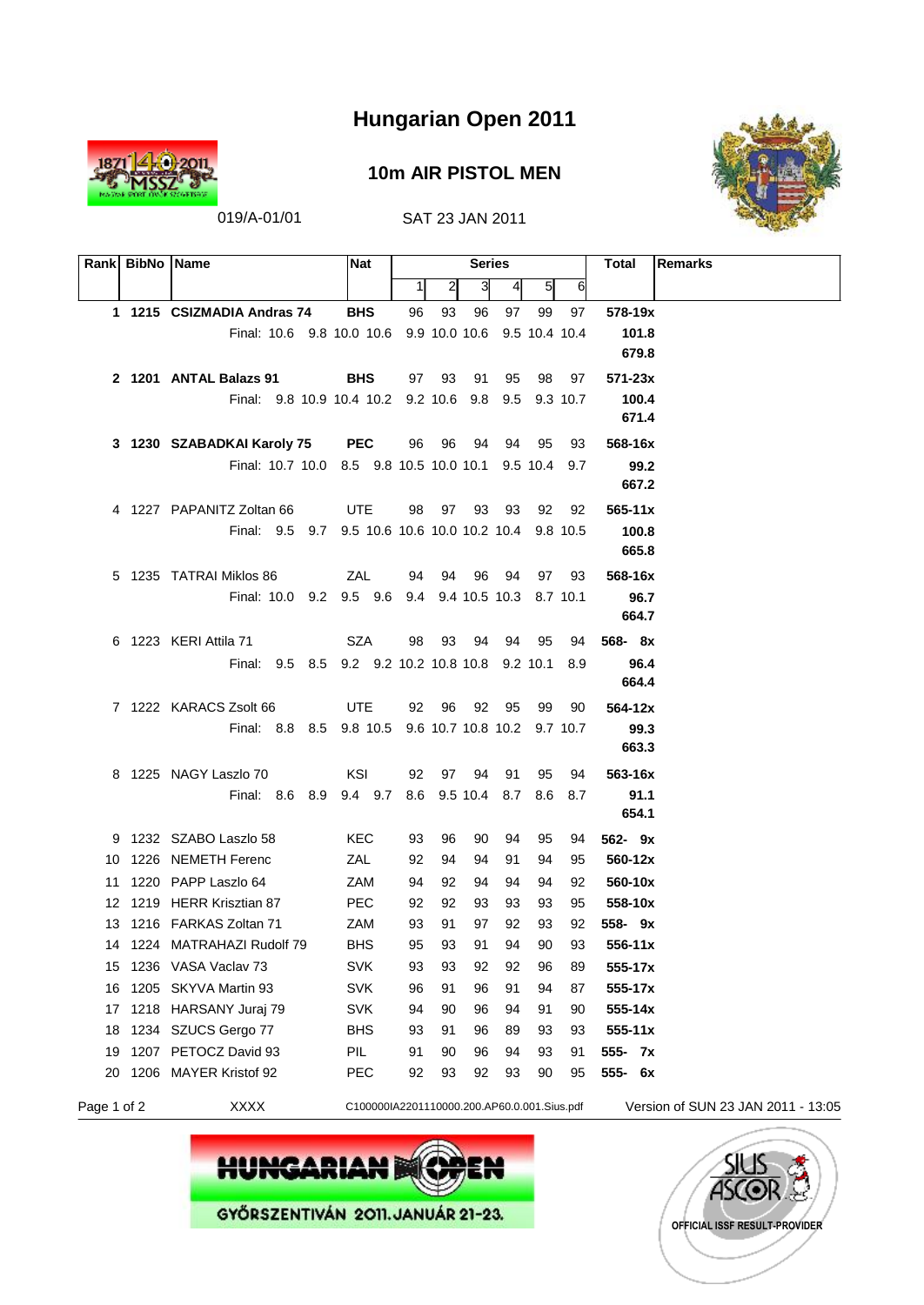|    | Rank BibNo Name |                          | <b>Nat</b> |    |              | <b>Series</b> |               |                |    | Total           | <b>Remarks</b> |
|----|-----------------|--------------------------|------------|----|--------------|---------------|---------------|----------------|----|-----------------|----------------|
|    |                 |                          |            | 1  | $\mathbf{2}$ | $\mathbf{3}$  | $\frac{4}{ }$ | 5 <sub>l</sub> | 6  |                 |                |
| 21 | 1231            | SZABO Bela 62            | ZAL        | 92 | 94           | 95            | 93            | 91             | 89 | 554-12x         |                |
| 22 |                 | 1210 VARGA Andras 91     | KSI        | 92 | 90           | 94            | 92            | 93             | 93 | 554- 6x         |                |
| 23 | 1202            | <b>BARTOK Csaba 93</b>   | <b>SZE</b> | 94 | 89           | 92            | 97            | 89             | 93 | 554-<br>6x      |                |
| 24 |                 | 1213 BARTOS Marcel 69    | <b>ROM</b> | 96 | 94           | 90            | 91            | 88             | 93 | 552-10x         |                |
| 25 |                 | 1209 VALASEK Mark 91     | PIL        | 90 | 92           | 94            | 89            | 93             | 93 | $551 - 4x$      |                |
| 26 | 1229            | SIMON Attila 70          | <b>BHS</b> | 96 | 94           | 93            | 91            | 86             | 88 | 548-<br>8x      |                |
| 27 | 1217            | GYIMESI Laszlo 79        | <b>KSI</b> | 92 | 87           | 98            | 91            | 90             | 90 | 548- 7x         |                |
| 28 |                 | 1010 HAJDU Jozsef        | <b>SZO</b> | 88 | 89           | 95            | 87            | 92             | 96 | $547 - 11x$     |                |
| 29 |                 | 1211 VARGA David 91      | <b>SZE</b> | 89 | 89           | 95            | 92            | 90             | 91 | 546- 5x         |                |
| 30 | 1009            | <b>DUDAS</b> Istvan 56   | ZAM        | 90 | 88           | 96            | 89            | 91             | 90 | 544-<br>9x      |                |
| 31 | 1203            | <b>BULYAKI Tamas 93</b>  | KSI        | 87 | 91           | 92            | 88            | 94             | 91 | $543 -$<br>- 5x |                |
| 32 | 1015            | <b>RAKOSI Norbert 72</b> | <b>SZA</b> | 92 | 90           | 91            | 88            | 91             | 88 | 540-<br>8x      |                |
| 33 | 1002            | <b>BUKI Tamas 93</b>     | <b>PEC</b> | 89 | 91           | 89            | 90            | 91             | 90 | 540-<br>7x      |                |
| 34 | 9001            | <b>EGRI Mihaly 96</b>    | <b>KSI</b> | 90 | 88           | 90            | 89            | 90             | 93 | 540-<br>6x      |                |
| 35 | 1233            | SZOLLOSI Ferenc 57       | <b>IMD</b> | 89 | 90           | 91            | 91            | 91             | 87 | 539-<br>- 5x    |                |
| 36 | 1017            | <b>TIMAR Milan</b>       | <b>MTL</b> | 94 | 89           | 89            | 89            | 87             | 90 | 538-10x         |                |
| 37 | 1208            | <b>SZENTES Mate 94</b>   | KSI        | 89 | 89           | 91            | 89            | 90             | 86 | $534 -$<br>7x   |                |
| 38 |                 | 1014 PINTER Tibor        | <b>SZO</b> | 90 | 96           | 90            | 84            | 86             | 86 | 532-<br>7x      |                |
| 39 | 1011            | NAGY Matyas 61           | <b>KEC</b> | 88 | 91           | 88            | 85            | 91             | 85 | 528-<br>5x      |                |
| 40 |                 | 1012 ODOR Mihaly 58      | ERD        | 92 | 85           | 82            | 86            | 89             | 88 | $522 -$<br>9x   |                |
| 41 | 1004            | MIHALKA Attila 96        | <b>SZA</b> | 85 | 85           | 78            | 82            | 82             | 87 | 499-<br>2x      |                |
| 42 |                 | 1018 ID. GURISATTI Gyula | <b>DUN</b> | 78 | 80           | 78            | 82            | 85             | 86 | 489-<br>2x      |                |

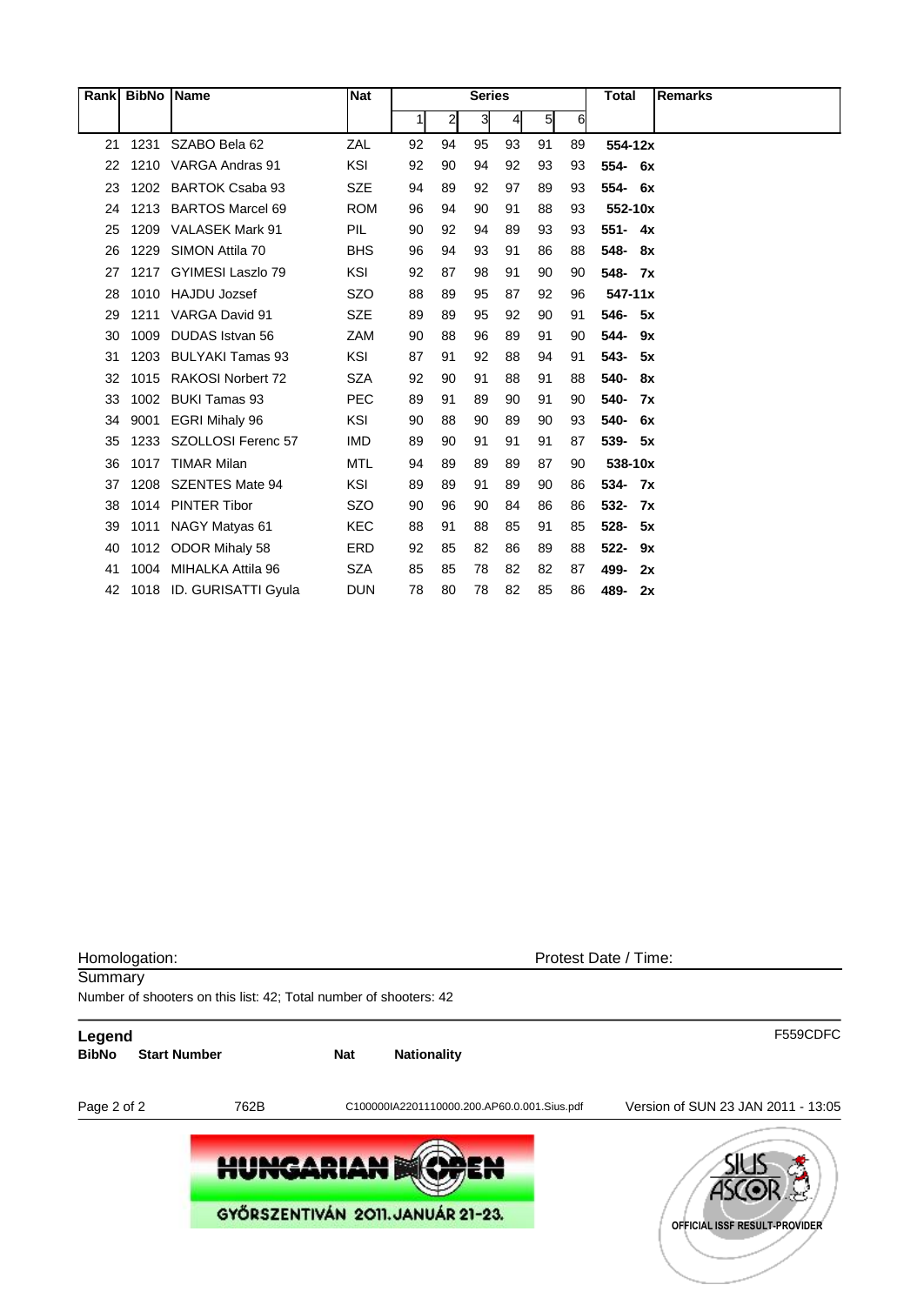

### **10m AIR PISTOL MEN**

**SH1** 



019/A-01/01

|  | SAT 23 JAN 2011 |  |  |
|--|-----------------|--|--|
|  |                 |  |  |
|  |                 |  |  |

| Rank | <b>FP</b>      | <b>BibNo Name</b> |                         | <b>Nat</b> | <b>Series</b> |      |    |    |    |    | <b>Total</b> | <b>IRemarks</b> |
|------|----------------|-------------------|-------------------------|------------|---------------|------|----|----|----|----|--------------|-----------------|
|      |                |                   |                         |            |               |      |    | 41 | 51 | 6  |              |                 |
|      | $1\quad 2$     |                   | 1212 GURISATTI Gyula 66 | MTL        | 91            | 90   | 93 | 92 | 93 | 93 | $552 - 11x$  |                 |
|      | 2 <sub>2</sub> | 1001              | DOME Istvan 54          | MTL        | 86            | - 87 | 89 | 83 | 88 | 89 | $522 - 7x$   |                 |

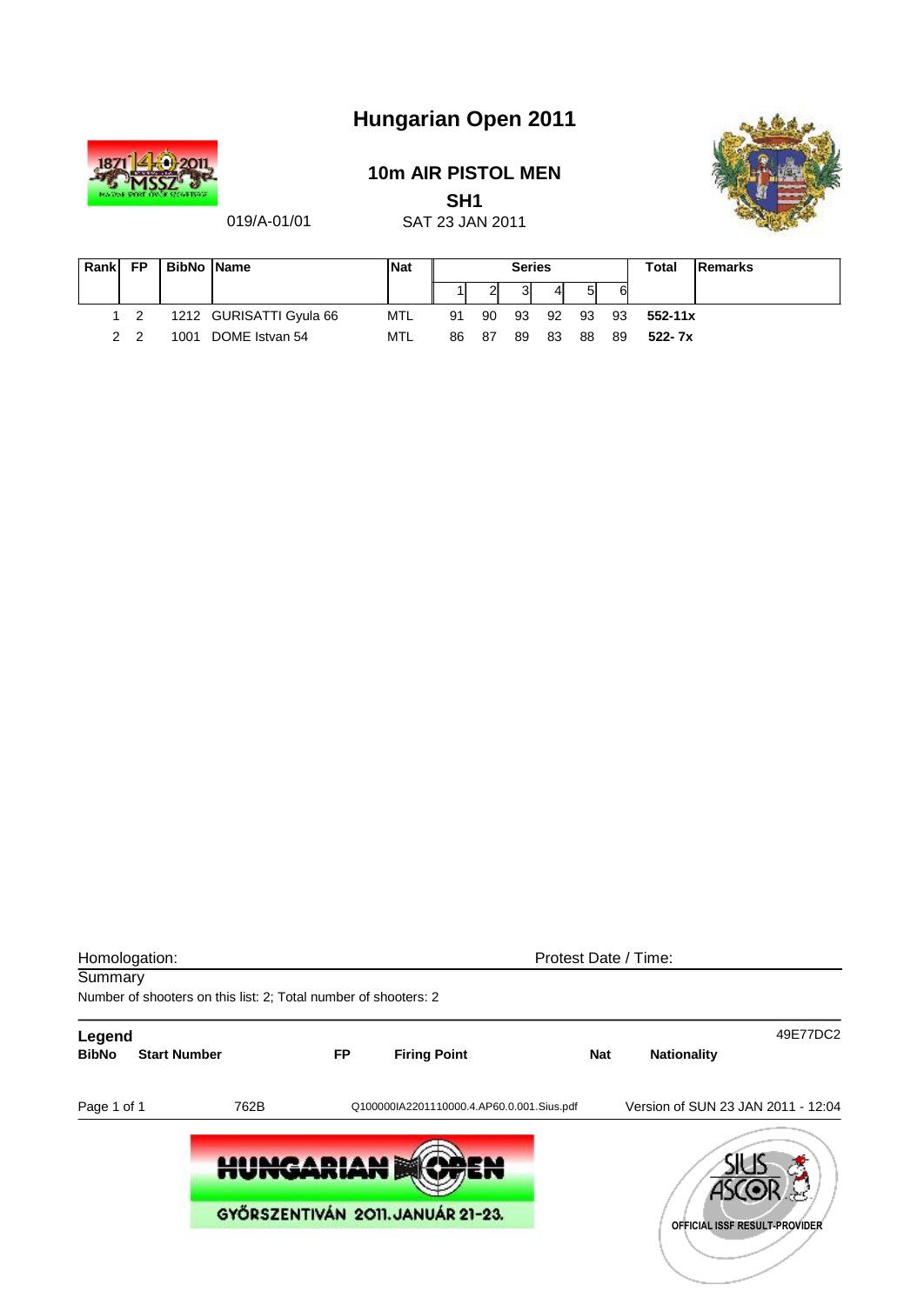

#### **10m AIR RIFLE WOMEN**



019/A-01/01 SUN 23 JAN 2011

|    | Rank BibNo Name |                                                                               | <b>Nat</b> |     | <b>Series</b>  |     |        | Remarks<br>Total |  |
|----|-----------------|-------------------------------------------------------------------------------|------------|-----|----------------|-----|--------|------------------|--|
|    |                 |                                                                               |            | 11  | 21             | 3   | 4      |                  |  |
|    |                 | 1 1511 PETREKOVA Michaela 93 SVK                                              |            |     | 98 100 100 100 |     |        | 398-29x          |  |
|    |                 | Final: 10.8 10.8 9.6 9.0 10.4 10.1 10.2 9.8 10.9 10.5                         |            |     |                |     |        | 102.1            |  |
|    |                 |                                                                               |            |     |                |     |        | 500.1            |  |
|    |                 | 2 1412 KONOMOTO Maki 84                                                       | <b>JPN</b> |     | 99 100 100     |     | 97     | $396 - 30x$      |  |
|    |                 | Final: 10.1 10.6 10.3 10.3 10.3 10.6 10.6 10.6 10.6 9.6                       |            |     |                |     |        | 103.6            |  |
|    |                 |                                                                               |            |     |                |     |        | 499.6            |  |
|    |                 | 3 1413 MISKOLCZI Julianna 83 KOM                                              |            |     | 98 100         |     | 98 100 | $396 - 29x$      |  |
|    |                 | Final: 10.6 10.6 9.7 9.9 10.6 10.2 10.4 10.4 10.5 10.6                        |            |     |                |     |        | 103.5            |  |
|    |                 |                                                                               |            |     |                |     |        | 499.5            |  |
|    |                 | 4 1512 VERES Kata 91<br><b>EXAMPLE SERVICE SERVICE</b>                        |            |     | 99 99          | 99  | 99     | $396 - 30x$      |  |
|    |                 | Final: 10.8 10.2 10.0 9.4 10.4 9.9 10.4 9.8 10.5 9.6                          |            |     |                |     |        | 101.0            |  |
|    |                 |                                                                               |            |     |                |     |        | 497.0            |  |
|    |                 | 5 1414 KARMACSI Ildiko 89 BHS                                                 |            | 99  | 99             | 96  | 99     | $393 - 26x$      |  |
|    |                 | Final: 10.1 9.9 10.4 10.8 10.1 10.2 10.6 10.6 10.1 10.3                       |            |     |                |     |        | 103.1<br>496.1   |  |
|    |                 |                                                                               |            |     |                |     |        |                  |  |
|    |                 | 6 1519 BIATOVSZKI Mira 92 UTE                                                 |            |     | 96 97 99       |     | 98     | 390-20x          |  |
|    |                 | Final: 10.5 10.5 10.1 10.4 10.7 9.6 10.5 10.9 10.5 10.5                       |            |     |                |     |        | 104.2<br>494.2   |  |
|    |                 |                                                                               |            |     |                |     |        |                  |  |
|    |                 | 7 1406 DALMATI Nora 78<br>Final: 9.9 9.6 10.2 9.6 9.8 9.8 10.7 10.5 10.4 10.5 | BHS        |     | 97 99          | 97  | 99     | 392-26x<br>101.0 |  |
|    |                 |                                                                               |            |     |                |     |        | 493.0            |  |
|    |                 | 8 1411 GRECNAROVA Katarina 90 SVK                                             |            |     | 97 99          | 99  | 98     | $393 - 25x$      |  |
|    |                 | Final: 10.3 10.6 9.8 8.9 10.3 9.2 9.9 10.1 9.9 10.2                           |            |     |                |     |        | 99.2             |  |
|    |                 |                                                                               |            |     |                |     |        | 492.2            |  |
|    |                 | 9 1518 VARGA Inez 94                                                          | KOM        | 96  | 98             | 99  | 96     | $389 - 24x$      |  |
|    |                 | 10 1416 PETO Andrea 76                                                        | <b>PEC</b> | 99  | 96             | 97  | 97     | $389 - 21x$      |  |
|    |                 | 11 1415 NAGY Dora 85<br><b>Example 2015</b>                                   |            | 96  | 98             | 95  | 99     | 388-26x          |  |
|    |                 | 12 1504 SKOTKOVA Dominika 93                                                  | SVK        | 97  | 97             | 96  | 98     | $388 - 21x$      |  |
|    |                 | 13 1410 JOO Eva 70                                                            | <b>BHS</b> | 100 | 95             | 97  | 96     | 388-18x          |  |
|    |                 | 14 1510 TKACOVA Mariana 95                                                    | SVK        | 97  | 99             | 95  | 96     | 387-20x          |  |
| 15 |                 | 1405 ASZODI Anett 85                                                          | <b>APL</b> | 94  | 97             | 98  | 97     | 386-18x          |  |
| 16 |                 | 1505 HANAK Gabriella 96                                                       | <b>APL</b> | 97  | 95             | 100 | 93     | 385-19x          |  |
| 17 |                 | 1516 SZIJJ Katinka 93                                                         | <b>KOM</b> | 98  | 93             | 97  | 97     | 385-18x          |  |
| 18 |                 | 1401 ABLONCZY Orsolya 76                                                      | <b>PEC</b> | 95  | 97             | 97  | 95     | 384-16x          |  |
| 19 |                 | 1517 TAMAS Klaudia 96                                                         | <b>UTE</b> | 95  | 97             | 97  | 94     | 383-18x          |  |
| 20 |                 | 1506 HUDECZ Timea 93                                                          | KOM        | 96  | 94             | 97  | 95     | $382 - 13x$      |  |

Page 1 of 2 XXXX C000000IA2301110000.1000.AR40.0.001.Sius.pdf Version of SUN 23 JAN 2011 - 16:40



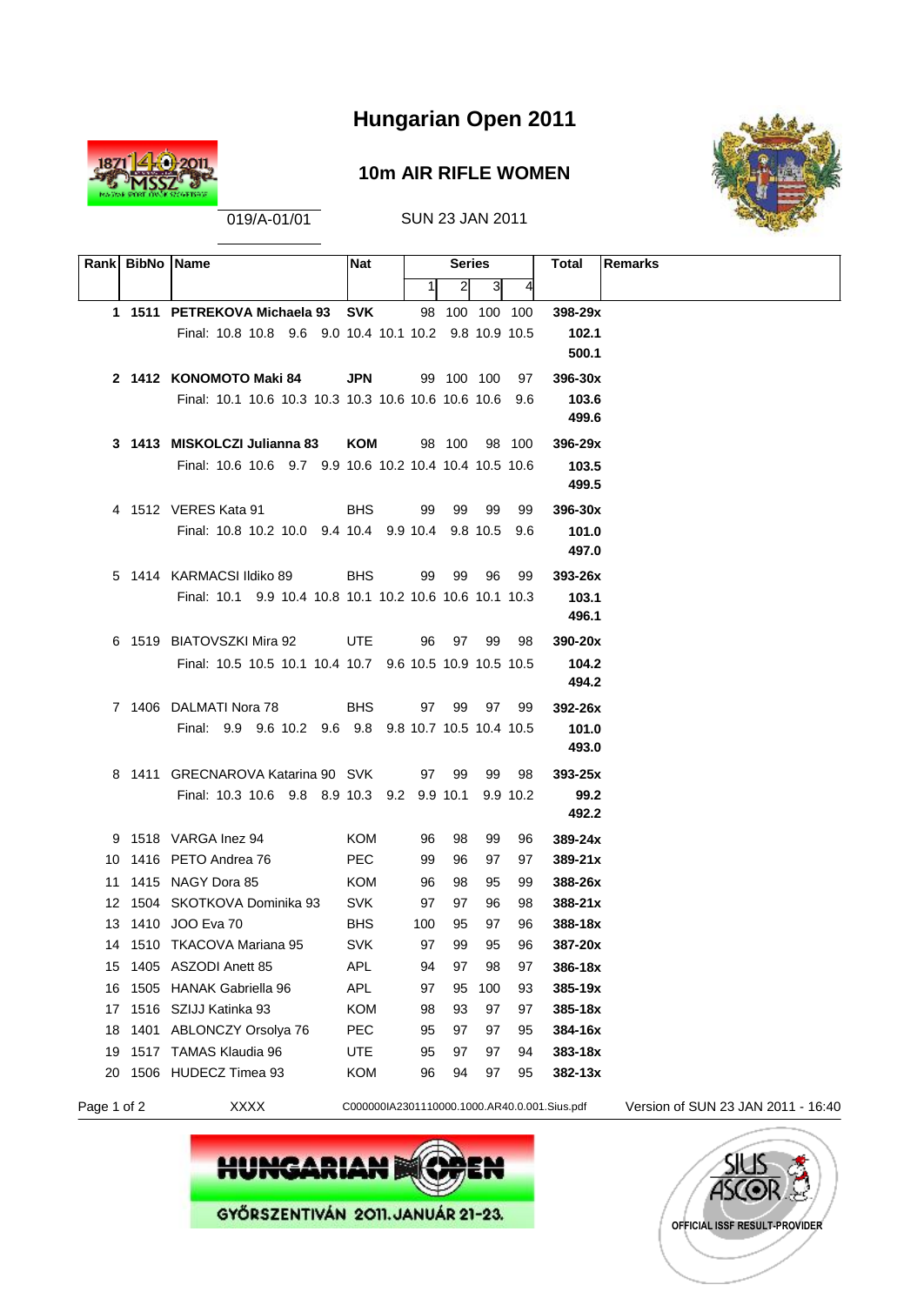| Rank | <b>BibNo</b> | <b>Name</b>                | <b>Nat</b> | <b>Series</b> |                |    |    | Total       | <b>Remarks</b> |
|------|--------------|----------------------------|------------|---------------|----------------|----|----|-------------|----------------|
|      |              |                            |            |               | $\overline{2}$ | 3  | 4  |             |                |
| 21   | 1520         | SZIJJ Kamilla 94           | <b>KOM</b> | 95            | 95             | 95 | 96 | $381 - 14x$ |                |
| 22.  |              | 1114 FEHER Andrea 71       | <b>APL</b> | 94            | 94             | 96 | 97 | $381 - 13x$ |                |
| 23   |              | 1507 TOPAL Erzsebet 92     | <b>KOM</b> | 97            | 93             | 92 | 98 | 380-18x     |                |
| 24   |              | 1408 GABLI Orsolya 86      | <b>KOM</b> | 90            | 96             | 98 | 96 | 380-18x     |                |
| 25   | 1417         | NISHIMOTO Hiromi 76        | <b>JPN</b> | 97            | 92             | 93 | 97 | $379 - 13x$ |                |
| 26   |              | 1508 KOLAROVSKA Klaudia 98 | <b>SVK</b> | 93            | 93             | 96 | 96 | $378 - 12x$ |                |
| 27   |              | 1503 DEMOVA Diana 95       | <b>SVK</b> | 96            | 94             | 93 | 93 | $376 - 14x$ |                |
| 28   |              | 1403 ABROK Csilla 73       | <b>APL</b> | 92            | 93             | 95 | 96 | $376 - 12x$ |                |
| 29   |              | 1514 SEFFER Kata 92        | <b>BHS</b> | 94            | 93             | 95 | 94 | $376 - 8x$  |                |
| 30   |              | 1409 GABRIEL Emese 84      | <b>UTE</b> | 97            | 94             | 93 | 91 | $375 - 15x$ |                |
| 31   | 1509         | LAZAR Antonia 92           | <b>SZE</b> | 95            | 92             | 95 | 92 | $374 - 17x$ |                |
| 32   |              | 1501 VARGA Vivien 91       | <b>KOM</b> | 90            | 96             | 95 | 93 | $374 - 15x$ |                |
| 33   | 1515         | MANGO Dora 95              | <b>SZE</b> | 91            | 93             | 89 | 95 | $368 - 7x$  |                |

| Homologation:<br>Summary |                     |                          |            | Protest Date / Time:<br>Number of shooters on this list: 33; Total number of shooters: 33 |                                                                     |  |  |  |  |  |  |  |  |
|--------------------------|---------------------|--------------------------|------------|-------------------------------------------------------------------------------------------|---------------------------------------------------------------------|--|--|--|--|--|--|--|--|
| Legend<br><b>BibNo</b>   | <b>Start Number</b> |                          | <b>Nat</b> | <b>Nationality</b>                                                                        | <b>BC7F1515</b>                                                     |  |  |  |  |  |  |  |  |
| Page 2 of 2              |                     | 762B<br><b>HUNGARIAN</b> |            | C000000IA2301110000.1000.AR40.0.001.Sius.pdf<br>GYŐRSZENTIVÁN 2011. JANUÁR 21-23.         | Version of SUN 23 JAN 2011 - 16:40<br>OFFICIAL ISSF RESULT-PROVIDER |  |  |  |  |  |  |  |  |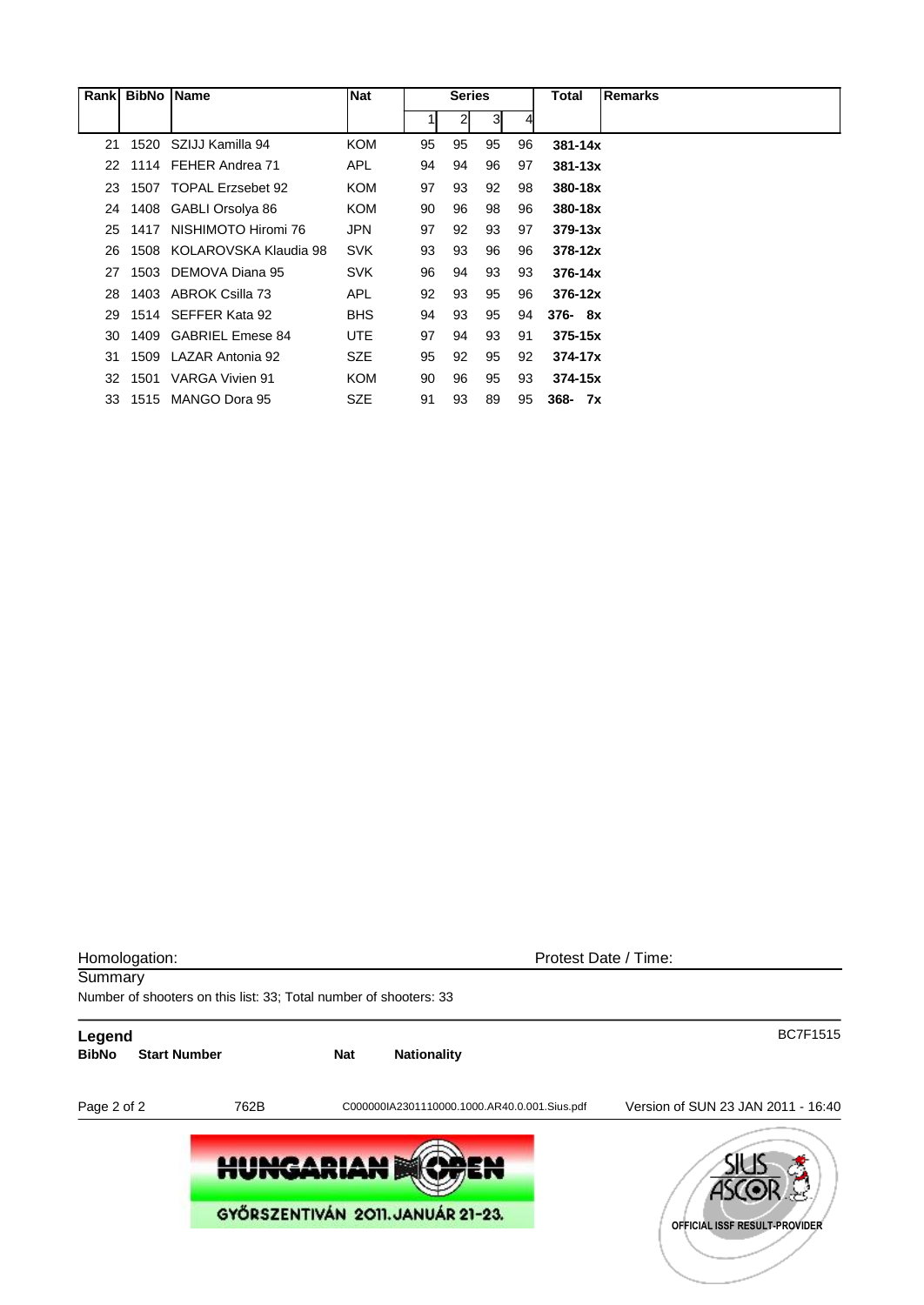

#### **10m AIR RIFLE MEN**



019/A-01/01 SUN 23 JAN 2011

| Rankl       | <b>BibNo Name</b>                                        | <b>Nat</b>                                  |          |            | <b>Series</b> |               |              |                     | <b>Remarks</b><br>Total            |
|-------------|----------------------------------------------------------|---------------------------------------------|----------|------------|---------------|---------------|--------------|---------------------|------------------------------------|
|             |                                                          |                                             | 1        | 2          | 3             | 4             | 51           | 6                   |                                    |
|             | 1 1617 SIDI Peter 78                                     | <b>KOO</b>                                  |          | 99 100 100 |               |               | 99 100       | 99                  | 597-54x                            |
|             | Final: 10.2 10.2 10.6 10.6 10.0 10.6 10.2 10.2 10.1 10.6 |                                             |          |            |               |               |              |                     | 103.3                              |
|             |                                                          |                                             |          |            |               |               |              |                     | 700.3                              |
|             | 2 1712 PENI Istvan 97                                    | <b>UTE</b>                                  |          | 98 100     |               | 97 99 100 100 |              |                     | 594-46x                            |
|             | Final: 10.4 10.7 10.7 10.4 10.6 10.4 10.4 10.8 10.4 10.2 |                                             |          |            |               |               |              |                     | 105.0                              |
|             |                                                          |                                             |          |            |               |               |              |                     | 699.0                              |
|             | 3 1610 HOMOLA Michal 84                                  | <b>SVK</b>                                  |          | 97 99 100  |               |               | 97 98 100    |                     | $591 - 41x$                        |
|             | Final: 10.1 10.0 10.7 10.4 10.5 10.4 9.7 10.7 10.5 10.3  |                                             |          |            |               |               |              |                     | 103.3                              |
|             |                                                          |                                             |          |            |               |               |              |                     | 694.3                              |
|             | 4 1601 BALAZ Zoltan 89                                   | <b>SVK</b>                                  |          | 99 100     | 99            | 98            | 98           | 98<br>9.5 10.2 10.2 | $592 - 43x$<br>101.7               |
|             | Final: 10.8 9.9 10.2 10.6 9.9 10.8 9.6                   |                                             |          |            |               |               |              |                     | 693.7                              |
|             | 5 1622 SOMOGYI Peter 83                                  | KOM                                         |          | 97 100     | 99            | 98            | 97           | 98                  | 589-40x                            |
|             | Final: 9.9 10.6 9.7 10.2 9.9 9.8 9.7 10.6                |                                             |          |            |               |               |              | 9.9 10.5            | 100.8                              |
|             |                                                          |                                             |          |            |               |               |              |                     | 689.8                              |
|             | 6 1715 RIMOVSZKI David 92                                | SZE                                         | 95       | 97         | 98            | 98            |              | 98 100              | 586-35x QS-off: 51.4 10.5 10.0     |
|             | Final: 10.7 10.5 10.2 9.4 10.0 10.1 10.3 10.7 9.9 10.5   |                                             |          |            |               |               |              |                     | 102.3                              |
|             |                                                          |                                             |          |            |               |               |              |                     | 688.3                              |
|             | 7 1602 HANER Tamas 84                                    | <b>BHS</b>                                  | 98       | 96         |               | 97 100        | 98           | 98                  | 587-39x                            |
|             | Final: 10.5 10.6 9.9 9.6 10.1 9.8 10.1 9.6 10.5 9.1      |                                             |          |            |               |               |              |                     | 99.8                               |
|             |                                                          |                                             |          |            |               |               |              |                     | 686.8                              |
|             | 8 1606 GABLI Sandor 89                                   | KOM                                         |          | 97 97      | 99            |               | 98 100       | 97                  | 588-40x                            |
|             | Final: 8.1 10.2 9.5 9.8 10.4 10.1 9.4 9.3 10.3 10.8      |                                             |          |            |               |               |              |                     | 97.9                               |
|             |                                                          |                                             |          |            |               |               |              |                     | 685.9                              |
|             | 9 1620 BIATOVSZKI Mate 90                                | UTE                                         | 98       | 97         | 99            | 96            |              | 96 100              | 586-39x QS-off: 51.4 10.5 9.9      |
|             | 10 1611 VERES Adam 86                                    | <b>BHS</b>                                  | 100      | 97         | 95            | 98            | 98           | 98                  | 586-37x QS-off: 50.6               |
|             | 11 1706 KAPAS Istvan 92                                  | KOM                                         | 95       | 98         | 98            | 99            | 98           | 98                  | 586-39x QS-off: 50.5               |
|             | 12 1711 PELECACI Norbert 94<br>13 1612 IVANYI Laszlo 83  | APL.<br>HKL                                 | 98<br>96 | 97<br>98   | 96<br>99      | 98            | 97<br>96 100 | 100<br>96           | 586-38x QS-off: 50.4<br>585-40x    |
|             | 14 1105 SIMON Akos 90                                    | PEC                                         | 95       | 97         |               | 94 100 99     |              | 97                  | 582-35x                            |
| 15          | 1621 MRAZ Marek 80                                       | <b>SVK</b>                                  | 99       | 97         | 96            | 95            | 98           | 97                  | 582-28x                            |
|             | 16 1618 SIMO Kornel 84                                   | <b>BHS</b>                                  | 96       | 94         | 98            | 100           | 96           | 97                  | 581-32x                            |
| 17          | 1616 VIDOVICS Gabor 88                                   | <b>UTE</b>                                  | 99       | 95         | 97            | 98            | 97           | 95                  | 581-31x                            |
| 18          | 1605 FARKAS Andras 82                                    | APL                                         | 97       | 98         | 98            | 99            | 94           | 94                  | 580-29x                            |
| 19          | 1701 BENCZIK Gergo 92                                    | <b>KOM</b>                                  | 96       | 95         | 97            | 98            | 95           | 97                  | 578-34x                            |
| 20          | 1608 HARI Peter 89                                       | <b>BHS</b>                                  | 97       | 96         | 96            | 95            | 98           | 95                  | 577-27x                            |
| Page 1 of 2 | <b>XXXX</b>                                              | C100000IA2301110000.800.AR60.0.001.Sius.pdf |          |            |               |               |              |                     | Version of SUN 23 JAN 2011 - 18:25 |



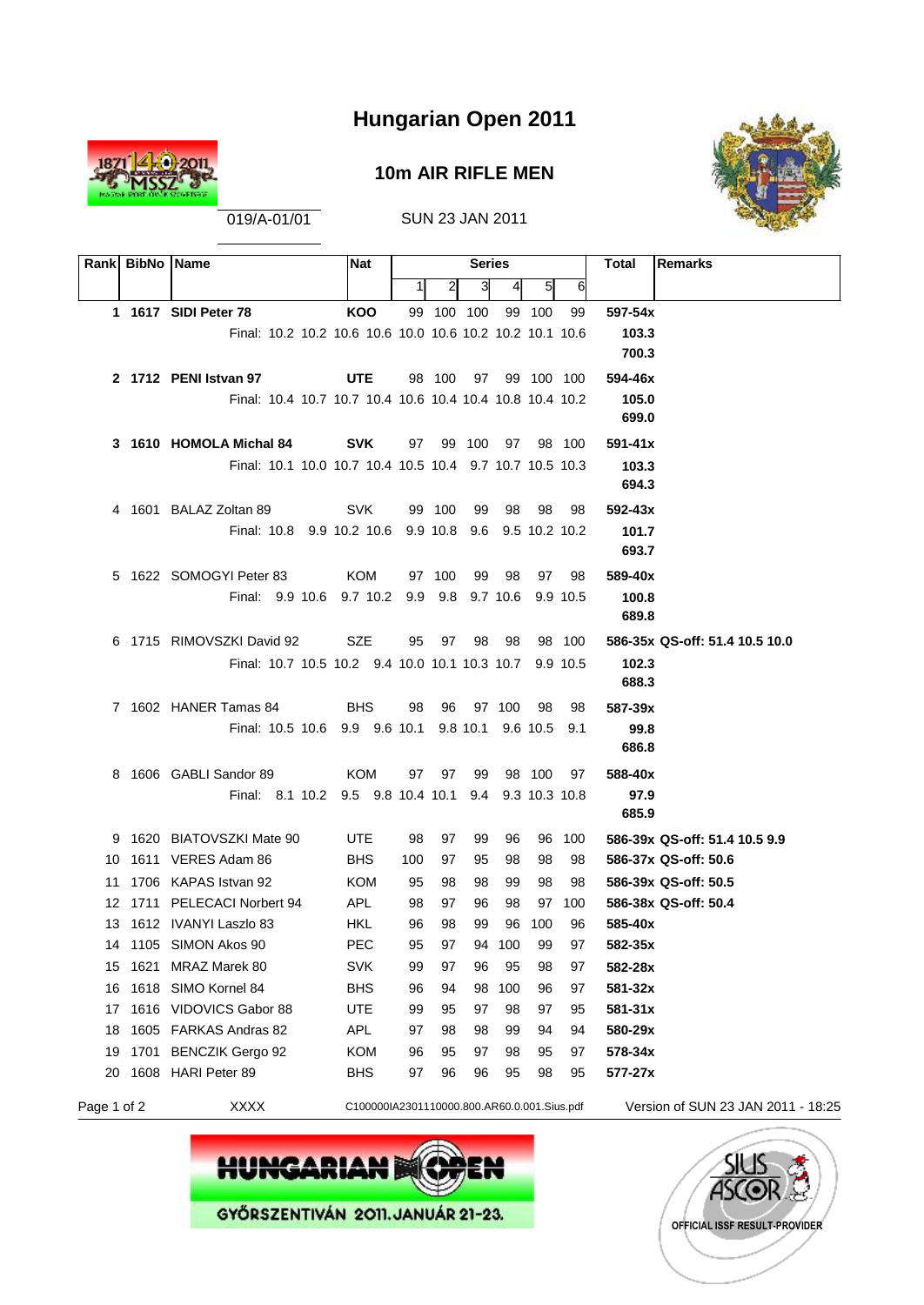|    | Rank BibNo Name |                         | <b>Nat</b> | <b>Series</b> |              |    |    |                |    | <b>Total</b> | <b>Remarks</b> |
|----|-----------------|-------------------------|------------|---------------|--------------|----|----|----------------|----|--------------|----------------|
|    |                 |                         |            | 1             | $\mathbf{2}$ | 3  | 4  | 5 <sub>l</sub> | 6  |              |                |
| 21 | 1705            | HASKO Mark 96           | <b>BHS</b> | 95            | 95           | 98 | 96 | 96             | 97 | 577-26x      |                |
| 22 |                 | 1710 PAPICS Balint 92   | <b>BHS</b> | 97            | 98           | 95 | 97 | 93             | 96 | 576-31x      |                |
| 23 |                 | 1110 SZALAI Mihaly 72   | <b>APL</b> | 97            | 96           | 94 | 93 | 97             | 94 | 571-28x      |                |
| 24 |                 | 1604 FABIAN Denes 86    | <b>UTE</b> | 95            | 93           | 95 | 98 | 96             | 94 | 571-25x      |                |
| 25 | 1107            | JUHASZ Gabor 90         | <b>APL</b> | 95            | 94           | 98 | 95 | 92             | 97 | $571 - 22x$  |                |
| 26 |                 | 1702 BODA Bence 96      | <b>UTE</b> | 96            | 97           | 96 | 93 | 94             | 94 | 570-25x      |                |
| 27 |                 | 1703 CSAKI Peter 95     | <b>APL</b> | 95            | 95           | 92 | 96 | 95             | 97 | 570-24x      |                |
| 28 | 1111            | SZUCS Laszlo 85         | <b>PEL</b> | 93            | 96           | 94 | 98 | 93             | 96 | 570-21x      |                |
| 29 | 1708            | NAGY Sandor 95          | <b>KOM</b> | 95            | 98           | 93 | 94 | 92             | 96 | 568-23x      |                |
| 30 | 1109            | SEGESVARY Andras 86     | <b>PEL</b> | 94            | 97           | 93 | 93 | 93             | 96 | 566-22x      |                |
| 31 |                 | 1104 PRAGAI Patrik 98   | <b>APL</b> | 93            | 97           | 94 | 93 | 96             | 92 | 565-24x      |                |
| 32 | 1709            | LEIPOLD Norbert 94      | <b>SVK</b> | 94            | 96           | 96 | 93 | 94             | 91 | 564-19x      |                |
| 33 | 1102            | DOMBI Soma 94           | <b>PEC</b> | 96            | 92           | 96 | 92 | 92             | 95 | $563 - 21x$  |                |
| 34 | 1609            | <b>HAVASI Ferenc 76</b> | ZAL        | 93            | 91           | 95 | 95 | 92             | 96 | 562-24x      |                |
| 35 |                 | 1106 AGOT Gyorgy 60     | <b>APL</b> | 86            | 95           | 95 | 94 | 97             | 95 | 562-24x      |                |
| 36 |                 | 1713 PESTI Gabor 96     | <b>SZE</b> | 93            | 92           | 92 | 92 | 96             | 93 | 558-15x      |                |
| 37 | 1101            | BUTYKAI Zoltan 92       | <b>NYI</b> | 96            | 91           | 93 | 93 | 91             | 93 | 557-14x      |                |
| 38 | 1707            | POLGAR Koloman 93       | <b>SVK</b> | 97            | 93           | 91 | 87 | 92             | 91 | 551-20x      |                |
| 39 | 1108            | KOCZOR Peter 89         | <b>UTE</b> | 92            | 92           | 94 | 93 | 87             | 92 | 550-16x      |                |
| 40 | 1603            | <b>KOVAC Erik 82</b>    | <b>SVK</b> | 92            | 89           | 91 | 94 | 89             | 90 | 545-16x      |                |
| 41 | 1103            | OVARI Barna 93          | <b>PEC</b> | 91            | 96           | 93 | 89 | 89             | 84 | 542-15x      |                |
| 42 |                 | 1714 SIMEK Richard 91   | <b>SVK</b> | 89            | 88           | 88 | 93 | 87             | 86 | $531 - 9x$   |                |

| Homologation:<br>Summary | Number of shooters on this list: 42; Total number of shooters: 42 | Protest Date / Time: |                                             |        |                                            |  |  |  |
|--------------------------|-------------------------------------------------------------------|----------------------|---------------------------------------------|--------|--------------------------------------------|--|--|--|
| Legend<br><b>BibNo</b>   | <b>Start Number</b>                                               | <b>Nat</b>           | <b>Nationality</b>                          | QS-off | FFCF1B1C<br><b>Qualification Shoot off</b> |  |  |  |
| Page 2 of 2              | 762B                                                              |                      | C100000IA2301110000.800.AR60.0.001.Sius.pdf |        | Version of SUN 23 JAN 2011 - 18:25         |  |  |  |
|                          | <b>HUNGARIAN</b>                                                  |                      |                                             |        |                                            |  |  |  |
|                          |                                                                   |                      | GYŐRSZENTIVÁN 2011. JANUÁR 21-23.           |        | OFFICIAL ISSF RESULT-PROVIDER              |  |  |  |